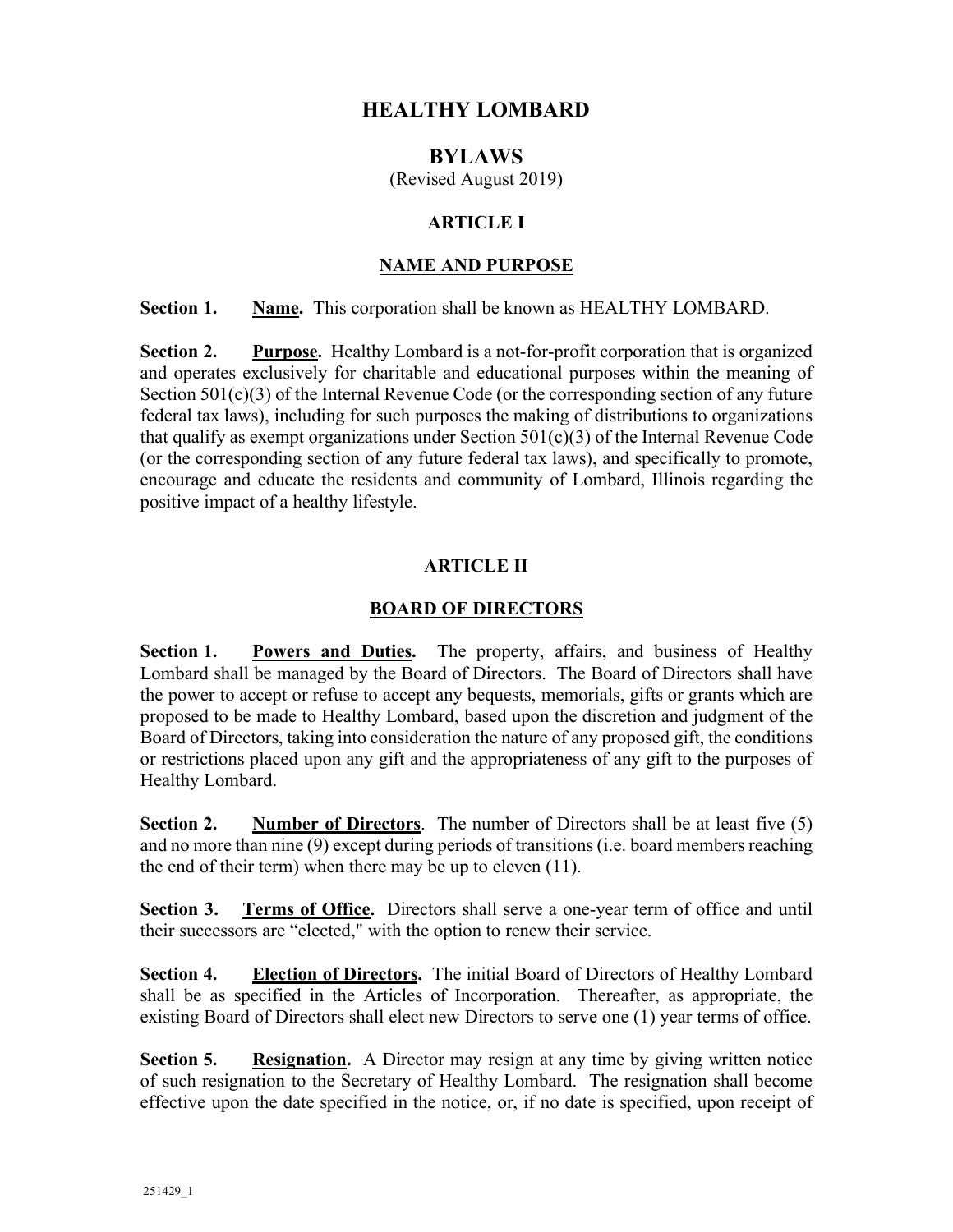the notice by the Secretary. Acceptance shall not be necessary to render the resignation effective.

**Section 6. Removal.** A Director of Healthy Lombard may be removed from office by a vote of two-thirds (2/3) of the Board of Directors upon a motion of any Director.

#### **Section 7. Vacancies.**

(a) In the event of a vacancy on the Board of Directors due to any cause, the Board of Directors shall, by a majority vote, elect an individual to fill the vacancy.

(b) In the case of an increase in the number of Directors, the additional Director(s) shall be elected by a majority vote of Board of Directors, and shall hold office for a term equal to the other current term.

**Section 8. Compensation.** Directors shall not receive compensation for their services rendered to Healthy Lombard in any capacity.

#### **ARTICLE III**

#### **OFFICERS**

**Section 1. Principal Officers.** The officers of Healthy Lombard shall consist of a President, a Vice-President, a Treasurer, a Secretary and such additional officers as the Board of Directors may from time to time deem desirable. The Board of Directors at the annual meeting of Healthy Lombard shall elect the offices of President, Vice-President, Treasurer, Secretary, and Past President and the elected officers shall serve one (1) year terms of office.

**Section 2. President.** The President shall be principal executive officer of Healthy Lombard and shall preside over all meetings of the Board of Directors and Healthy Lombard. The President shall perform such other duties as may be specified from time to time by the Directors.

**Section 3. Vice-President.** The Vice-President shall perform the duties and exercise the powers of the President during any absence or disability of the President.

**Section 4. Treasurer.** The Treasurer shall perform the duties and exercise the powers of the President during any absence or disability of the President and the Vice-President.

The Treasurer shall keep accurate records of all property, receipts and disbursements of Healthy Lombard in financial books to be maintained for that purpose; shall deposit all assets in the name and to the credit of Healthy Lombard with such depository or depositories as shall be designated by the Directors; shall disburse the funds of Healthy Lombard and render to the Directors such reports as they shall prescribe.

All books, records and vouchers of Healthy Lombard shall be open to the inspection of any Director. The Treasurer shall, at each regular meeting, and whenever requested by the Directors, render a full and detailed account of all receipts and expenditures and submit a schedule showing the financial status of Healthy Lombard and the changes, if any, since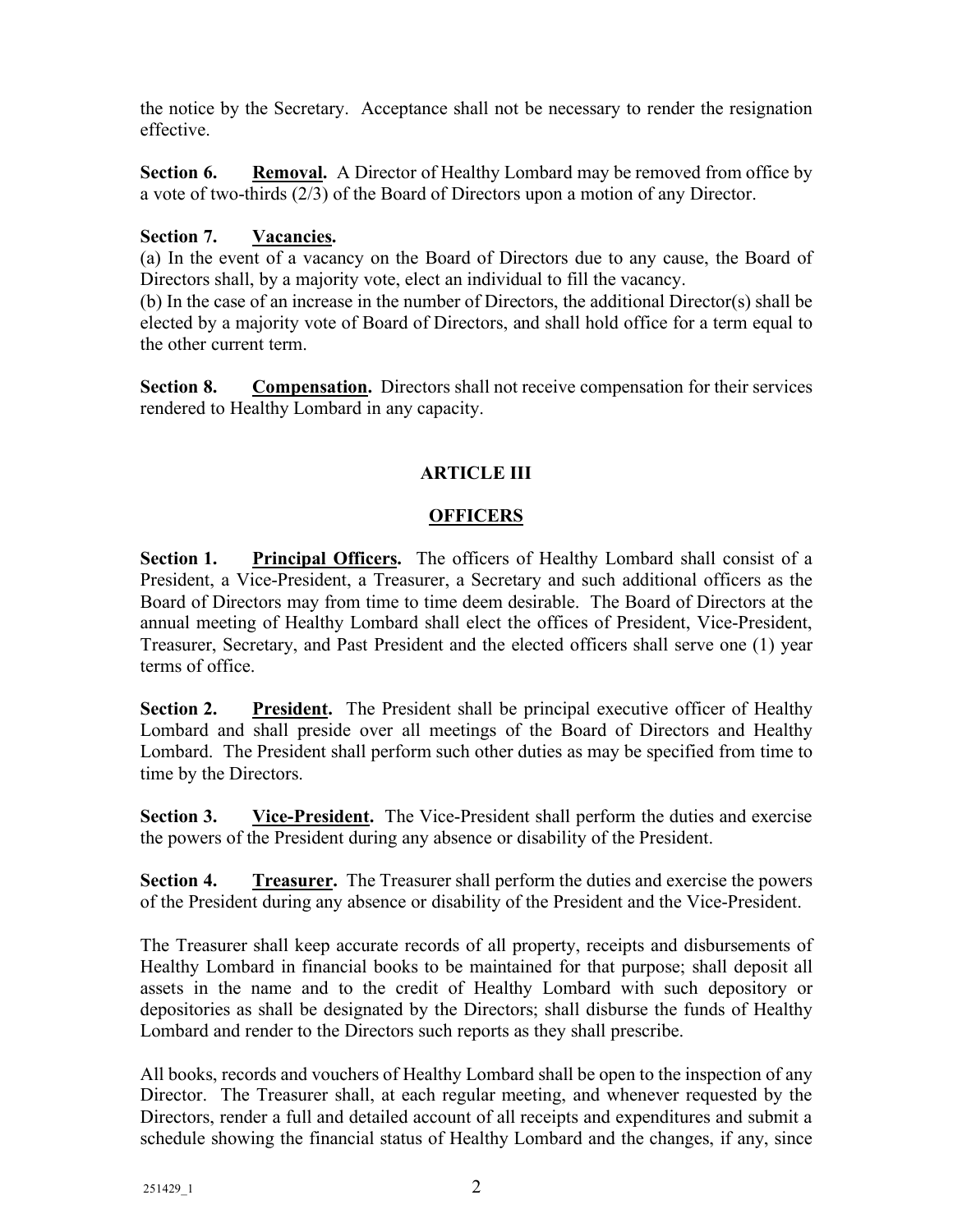the last report of the Treasurer. The Treasurer shall perform such other duties as may be specified from time to time by the Board of Directors.

**Section 5.** Secretary. The Secretary shall give notice of each meeting of the Board of Directors or committees of Healthy Lombard for which notice is required; shall record minutes of each such meeting in books kept for that purpose; shall have custody of the records of Healthy Lombard; and shall perform such other duties as may be specified from time to time by the Board of Directors.

**Section 6. Past President.** The immediate Past President of the Board of Directors will continue to provide support to the current President and will serve as a full Board member on the Board of Directors.

**Section 7. Resignation.** Any officer may resign such office at any time by giving written notice of such resignation to the Board of Directors. The resignation shall become effective upon the date specified in such notice or, if no date is specified, upon receipt of the notice by the Board President. Acceptance shall not be necessary to render the resignation effective.

**Section 8. Removal.** Any officer of Healthy Lombard may be removed at any time, with cause, by vote of two-thirds (2/3) of the Directors then holding office.

**Section 9. Vacancies.** Any vacancy in any office of Healthy Lombard may be filled for the unexpired portion of the term by majority vote of the Directors present at a meeting of the Directors called for such purpose. If any officer is absent or unable to perform the duties of that office, during the period of such absence or disability the Board of Directors shall assign the duties of that officer to another board member.

# **ARTICLE IV**

#### **COMMITTEES**

The Board of Directors, by resolution adopted by a majority of the Directors in office, may designate one (1) or more committees. Each committee shall include one (1) or more Directors, one (1) of which Directors shall serve as chairman. The Directors may annually appoint, or authorize the President to appoint, non-Directors to serve on such committees. Committees may recommend action to the Board of Directors. A majority of the Board members of the Committee must be present when recommendations for Board consideration are prepared in final form by any such committee.

# **ARTICLE V**

#### **MEETINGS**

**Section 1. Annual Meeting.** The annual meeting of Healthy Lombard shall be in MARCH of each year to elect Directors and Officers and to transact such business as may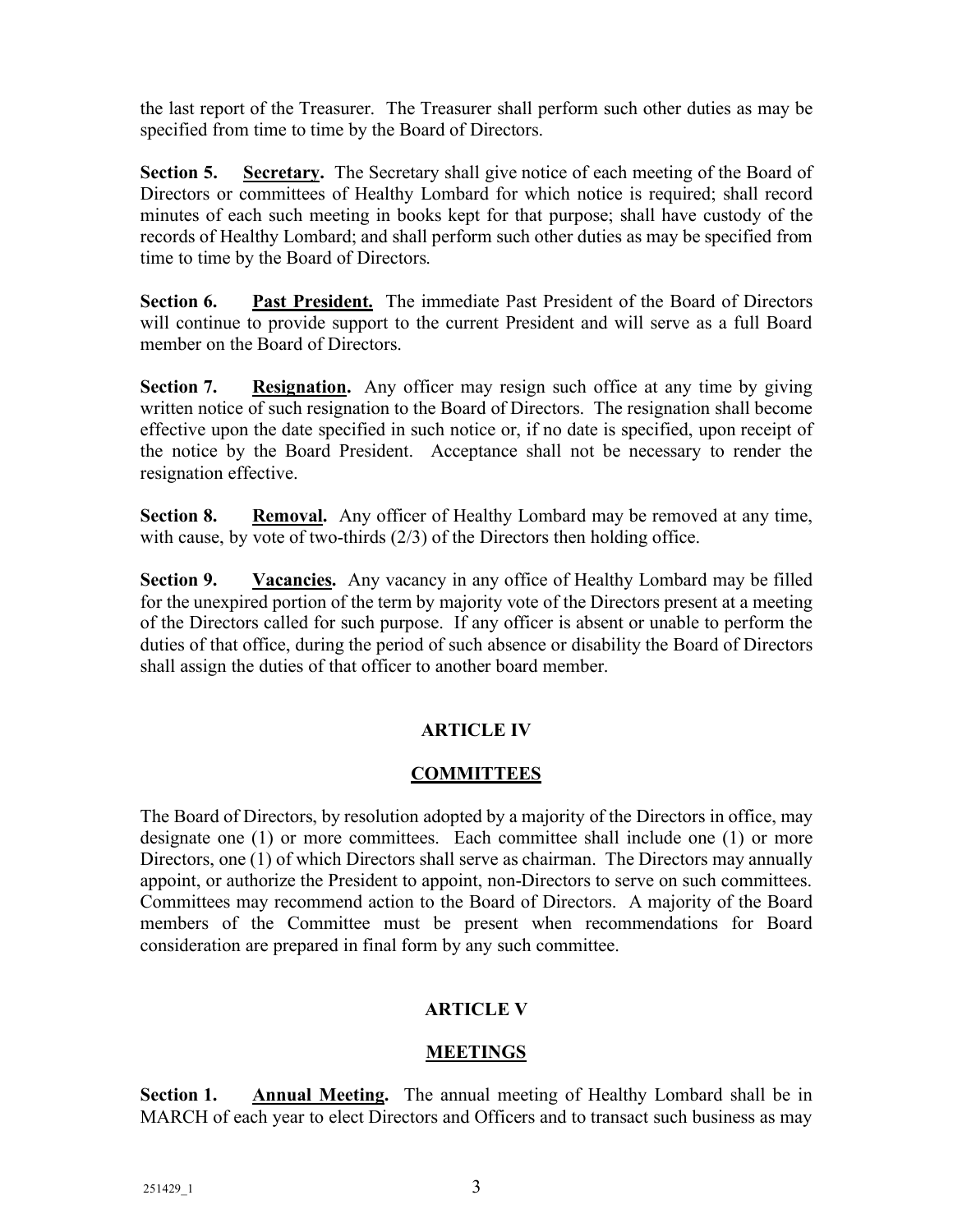be appropriate. Notice of the annual meeting shall be given in writing (including e-mail) to all Healthy Lombard Partners not less than ten (10) days before the meeting date.

**Section 2. Regular Meetings.** Regular meetings of the Board of Directors shall be held at such time and place within the State of Illinois as the Board may determine. Notice of Regular meetings shall be mailed to each Director, addressed to the Director at his or her residence or usual place of business, or sent via e-mail to the Director's e-mail address on file with Healthy Lombard at least five (5) days before the day on which the meeting is to be held.

**Section 3. Special Meetings.** Special meetings of the Board of Directors shall be held whenever called by the President or by two (2) or more of the Directors. Notice of each such special meeting shall be mailed to each Director, addressed to the Director at his or her residence or usual place of business, or sent via e-mail to the Director at the Director's e-mail address on file with Healthy Lombard at least five (5) days before the day on which the meeting is to be held, or shall be delivered personally or by telephone no later than two (2) days before the day on which the meeting is to be held. Each such notice shall state the time and place of the meeting but need not state the purpose.

**Section 4. Quorum.** A majority of the Board of Directors in office shall constitute a quorum for the transaction of business at any of their meetings, provided, however, that in no event shall a quorum consist of less than 51% of the Directors then in office.

**Section 5. Manner of Acting.** The act of a majority of the Directors present at a meeting at which a quorum is present, will be the act of the Board of Directors, unless the act of a greater number is required by law or by these Bylaws.

**Section 6. Action without Meeting.** Any action required to be taken at a meeting of the Directors may be taken without a meeting if a written consent, stating the action so taken, shall be signed by all Directors who are entitled to vote with respect to such action.

**Section 7. Parliamentary Authority.** Roberts Rules of Order shall govern Healthy Lombard in all cases to which they are applicable and in which they are not inconsistent with the Healthy Lombard Bylaws and any special rules of order adopted by Healthy Lombard.

### **ARTICLE VI PARTNER MEMBERSHIP**

**Section 1. Qualification for Membership.** Individual and/or groups who express a desire to be considered as a partner with the Healthy Lombard Foundation must be associated with an activity or business that supports the Mission and Values of the foundation as well as follow both legal and ethical business practices.

**Section 2. Length of Membership.** The membership year for Healthy Lombard partners will begin on March 1 and end on the last day of February of the following year. Dues payment is expected with the submission of a membership application. Yearly Membership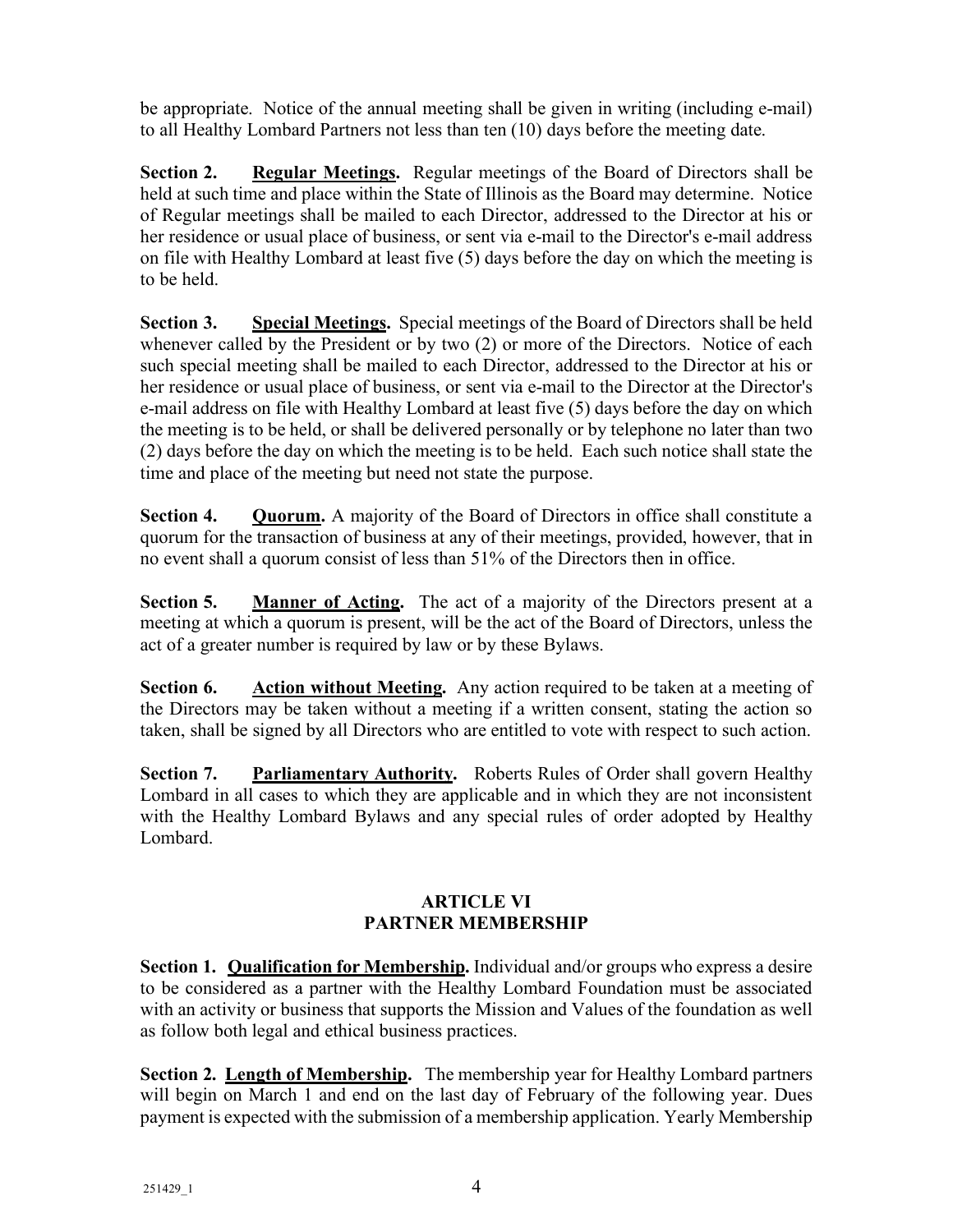Fees will remain the same no matter when a partner submits an application, and there will not be any refunds for membership fees.

Section 3. **Benefits of Membership.** All members in good standing are granted the right to the benefits outlined on the Partner Membership Form based on the partnership level selected.

**Section 4. Removal of Membership**. A Partner may have their membership revoked by the Board with at 51% Majority due to (i) death (ii) resignation (iii) or behavior inconsistent with the Mission, Vision and Goals of Healthy Lombard.

### **ARTICLE VII**

#### **INDEMNIFICATION**

Healthy Lombard shall indemnify to the full extent permitted by law any person made party to any action, suit or proceeding, whether civil or criminal, by reason of the fact that he or she is or was a Director or Officer of Healthy Lombard, and has not been found guilty of wrong doing, against the reasonable expenses, including attorney's fees, actually and reasonably incurred by him or her in connection with the defense of the action, suit, or proceeding or in connection with any appeal in it. The right to indemnification conferred by this Section shall not restrict the power of Healthy Lombard to make any indemnification permitted by law.

#### **ARTICLE VIII**

#### **AMENDMENTS**

The power to alter, amend, or repeal the Articles of Incorporation or Bylaws of Healthy Lombard, or adopt new Bylaws, shall be vested in the Board of Directors. Such action may be taken at a regular or special meeting for which written notice of the purpose shall be given and a quorum is present, upon receiving the affirmative vote of not less than fifty one percent (51%) of the whole number of Directors entitled to vote. These Bylaws may be amended to add any provisions for the regulation and management of the affairs of Healthy Lombard not inconsistent with law, the Articles of Incorporation or these Bylaws.

#### **ARTICLE IX**

**Section 1. Dissolution of Healthy Lombard.** Dissolution of Healthy Lombard must be authorized by the affirmative vote of a majority of Directors then in office who are entitled to vote. Notice of the meeting to authorize the dissolution shall be given to each Director not less than ten (10) days before the meeting and shall state that the purpose of the meeting is to vote on the dissolution of Healthy Lombard. The notice shall include a copy or summary of the plan for distribution of assets.